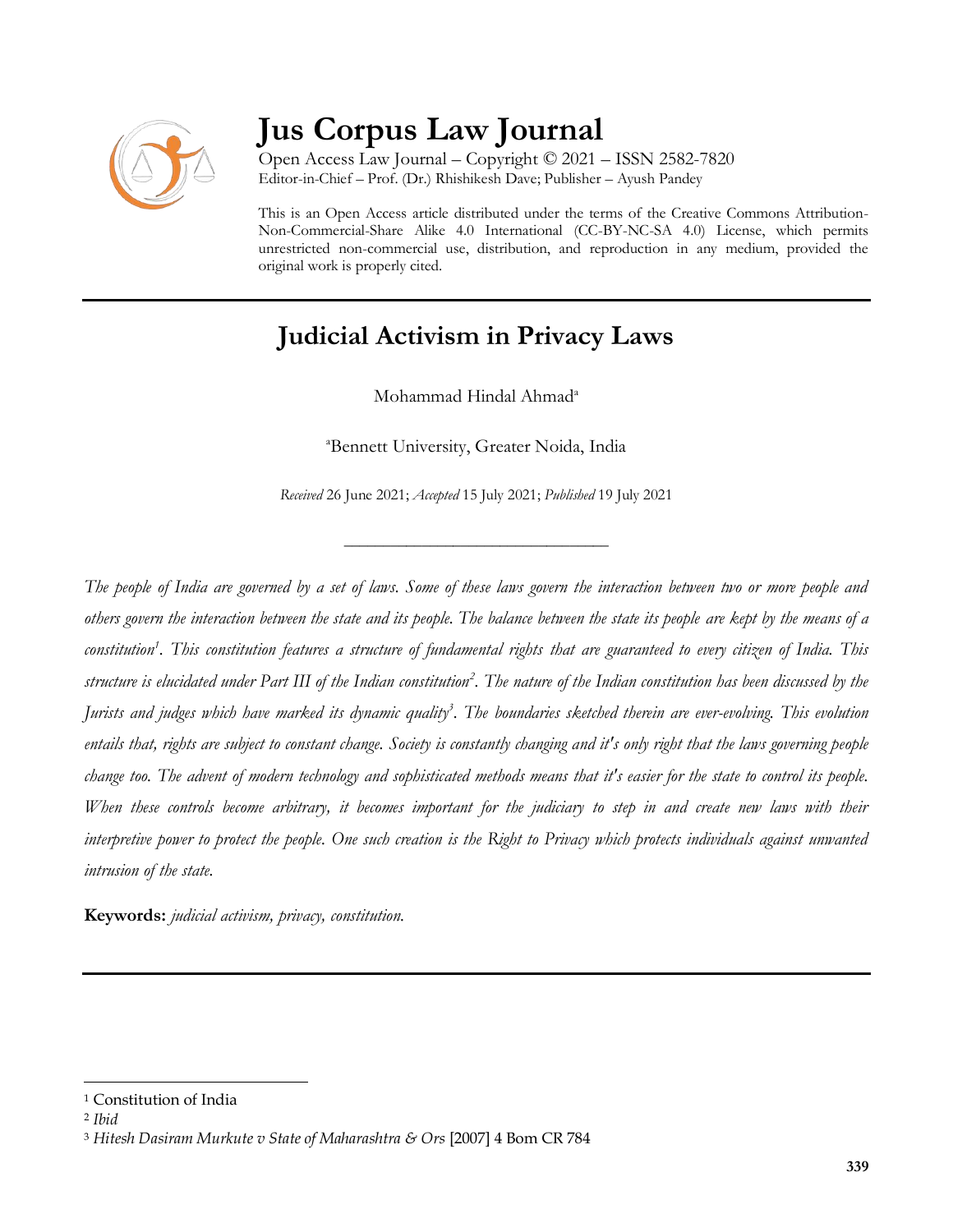#### **INTRODUCTION**

Right to privacy is an interpretation of article 21<sup>4</sup> in its extended form. It is a judge-made law that itself protects vast domains of human liberty from intrusions of the state. This article starts with discussing the evolution of Article 21 which went from just protecting only the body and physical being of the people to giving rise to the 'Right to Privacy.' Then this article embarks on exploring how this new right came into being and how has it evolved with development caused by the judiciary. Finally, this article concludes by examining what the effect of this right has been on judicial decision-making.

#### **EVOLUTION OF ARTICLE 21**

No sooner did the Indian constitution came into existence than people started asking questions regarding the interpretation of its provisions. According to article 21, the deprivation of 'Life' and 'Personal Liberty' is prohibited except in accordance with the procedure established by law. The words 'procedure established by law' leave ambiguity in the provision to the extent that it enabled the case of *A.K Gopalan*<sup>5</sup> to take place. The petitioners, in this case, argued regarding the meaning of the word 'law' in the above provision. They contended that the intent of the constitution makers was not to limit the effectiveness of the provision just to enacted law but to extend it to mean other laws of natural justice. This argument was inspired by a similar provision put in the 5<sup>th</sup> amendment of the U.S Constitution<sup>6</sup>. The interpretation given to the U.S version was that it was to include laws based on natural justice. Further, the petitioners argued that the reasonableness of the law and procedure should be justiciable under article 19. <sup>7</sup> The court was swift to reject all these arguments. The interpretation of the word 'law' was confined to only legislated law owing to the reason that natural Justice is an indefinite term and would introduce vagueness in the Indian Constitution. The court elucidated that this word is to be understood in the sense of *lex* and not *jus*. Dissent from the majority opinion came from Fazl Ali, J who explained that principles of natural justice are

<sup>4</sup> Constitution of India, art 21

<sup>5</sup> *AK Gopalan v State of Madras* [1950] SC 27

<sup>6</sup> United States Constitution, 5th amendment

<sup>7</sup> Constitution of India, art 19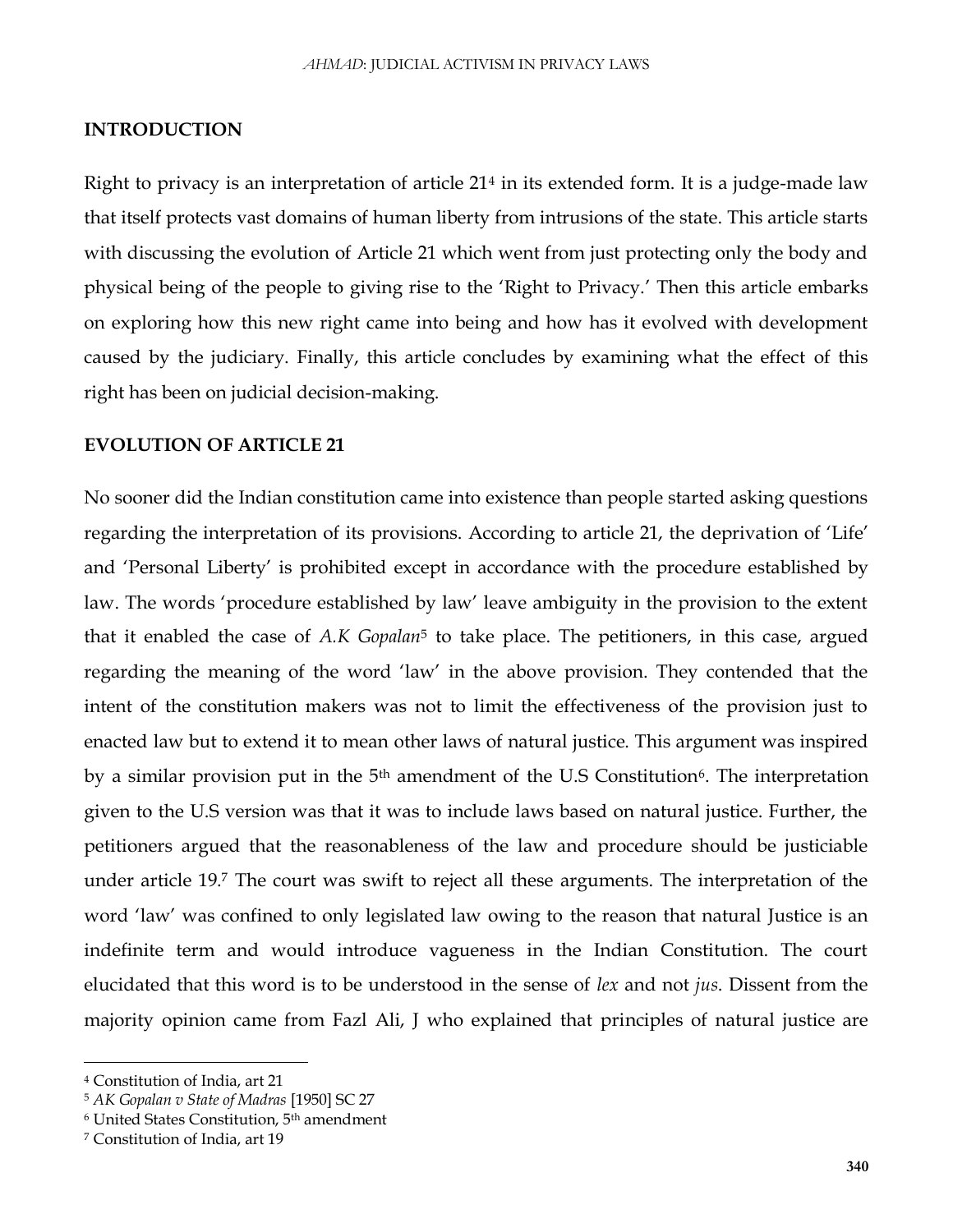inherent to the Indian land and therefore to its constitution and therefore the interpretation of the provision should include it. With respect to the reasonableness part of the law and the procedure, the court said that rights mentioned in articles 21 and 19 are different from each other. Therefore, they laid down that those freedoms given under article 19 will not be included under article 21. Thus, with this pronouncement, the court gave effect to a type of protection to people from the state which could be reduced to nothingness on the will of the state itself. Such type of protection was very weak and it's remarkable that it withstood the test of time for three decades. It was also in effect during the emergency period. The emergency period proved to be quite an eye opener for the people. The fragility of liberty was put to display. It came to be understood that the laws and procedures can become authoritative if reasonableness is removed from them. An unreasonable law in effect could not be the protector of liberty. The main issue of interpretation of 'procedure established by law' came to be raised in *Maneka Gandhi*<sup>8</sup> once again. But this time, the pronouncement was vastly different. This new judgement was in line with the minority opinion of justice Ali in *Gopalan*. The court clarified that this term does not mean any procedure established by law however little its semblance might to an effective procedure. The procedure elucidated will have to pass the test of reasonableness and would have to be just and free from arbitrariness. With this, the court took the power to adjudge the reasonableness of such procedure into their own hands. With respect to the second issue, the court held that Articles 19, 14<sup>9</sup>, and 21 are mutually related articles and recognized the existence of a nexus between them. The test of reasonableness in articles 19 and 14 will also apply to article 21. Owing to the trauma faced during the emergency period this case broadened the scope of article 21 immensely. The provision was now to include vast areas of life and personal liberty which were jeopardized during the emergency. The era after *Maneka Gandhi* saw the emergence of rights arising from an extended view of article 21. The right to privacy is one of such right.

#### **THE RIGHT TO PRIVACY**

*<sup>8</sup> Maneka Gandhi v Union of India* [1978] 1 SCC 248

<sup>9</sup> Constitution of India, art 14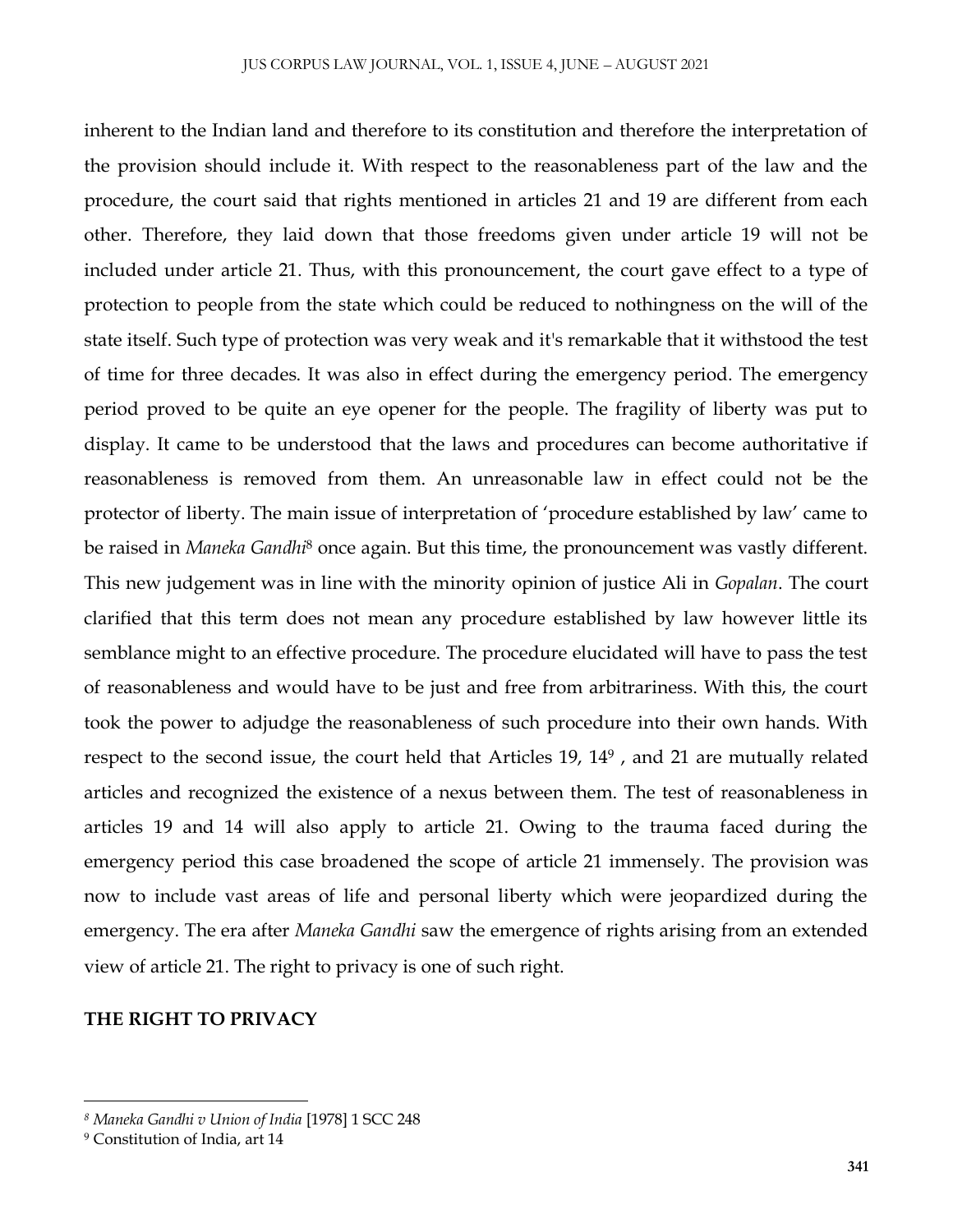In the extended view of article 21 come those rights which are not expressly termed as fundamental rights under part III. Following *Maneka*, Article 21 has become multi-faceted under which various facets of human life and liberty can be protected. Sustenance of life does not mean mere survival but entails other factors which make it livable. One such facet is the Right to Privacy. The first attempt at the question of the existence of these rights was done in *Kharak Singh*<sup>10</sup> where the court only remarked on the possibility of such recognition without recognizing it as a part of the constitutional scheme. They said that there is no express instance of this right in the constitution and as such no guaranteed protection could be given. In his minority opinion, Justice Subba Rao said that the right to privacy is a part of personal liberty mentioned under article 5, and any encroachment on a person's private life is prohibited under it. In *Gopalan,* the court only accepted a limited view of the right to privacy and said it only amounted to an emanation of article 19. Justice Mathew explained how this right will be developed on a case-to-case basis. The courts however mentioned that this right is not absolute and could be restricted against the public interest. The constitutional status of the Right to Privacy was recognized in *R. Rajagopal*<sup>11</sup> where it was termed as the 'Right to be alone.' Confirmation of this constitutional status came in the *People's Union for Civil Liberties*<sup>12</sup> case where the Supreme Court affirmed it as a part of life and personal liberties phrase and said it could only be restricted by the procedure established by law. Under article 51<sup>13</sup> India is bound to foster respect for international law therefore sources of the Right to Privacy can be found even in the International Sphere. Article 12 of the Universal Declaration of Human Rights, Article 17 of the International Covenant of Civil and Political Rights, Article 8 of the European Convention on Human Rights are some of them.

## **RESTRICTIONS ON THE RIGHT TO PRIVACY**

In pursuit of their explanation, sometimes Judges embark on giving such interpretation of existing law which have the effect of creating a new law. In interpreting Article 21, judges have given effect to the right to privacy whose boundaries were unclear. Several questions were left

<sup>10</sup> *Kharak Singh v State of Uttar Pradesh* [1964] 1 SCR 332

<sup>11</sup> *R Rajagopal v State of Tamil Nadu* [1994] 6 SCC 632

<sup>12</sup> *People's Union of Civil Liberties v Union of India* [1997] 1 SCC 301

<sup>13</sup> Constitution of India 1950, art 51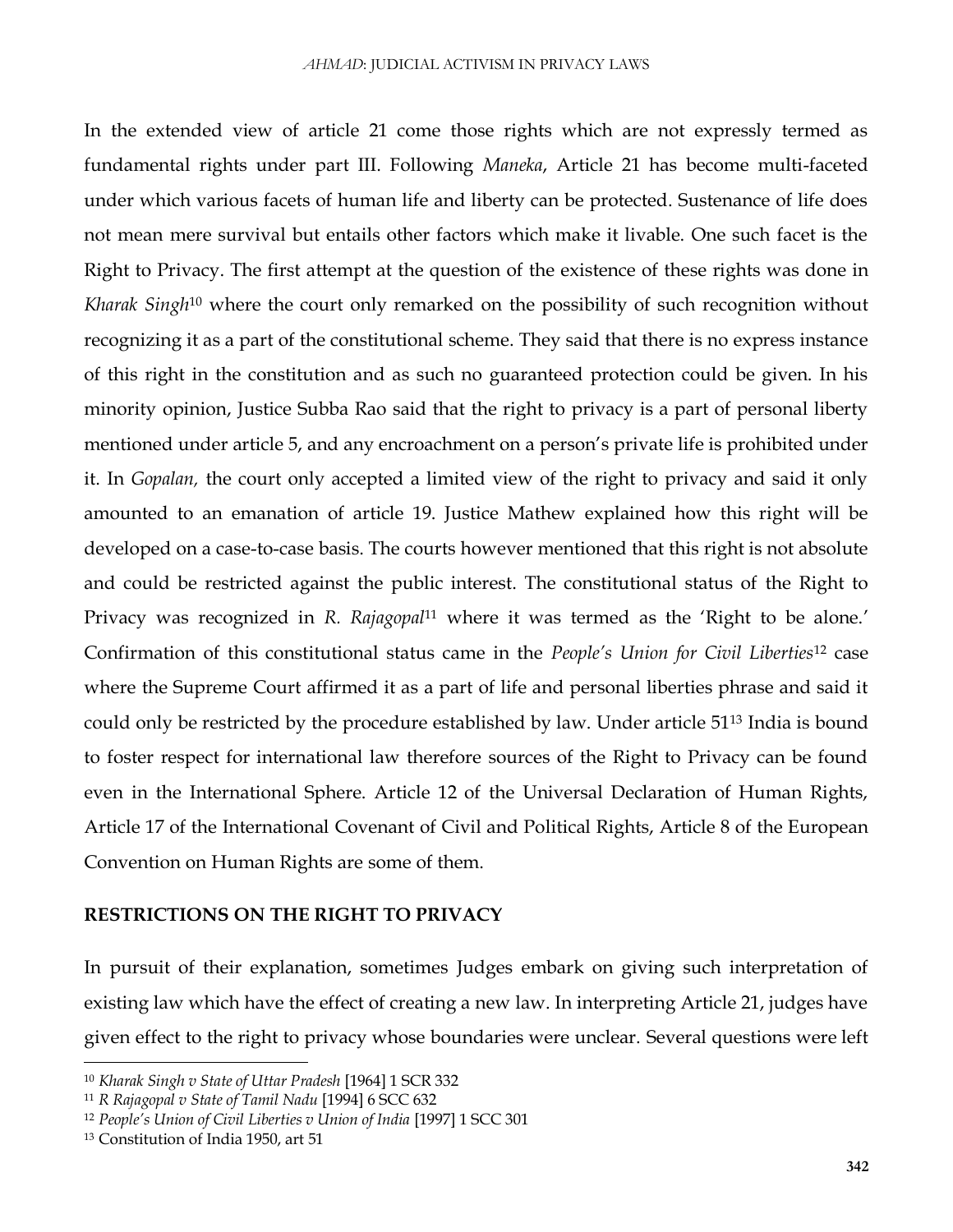unanswered to be answered on a case-to-case basis. The *telephone tapping case* or the *civil liberties* case answered several questions relating to the right to privacy. These questions dealt with the restriction which could be put on the right to privacy. It was essential for the judges to balance the restriction on this right with people's liberties so that it does not revert to its form before the *Maneka Case*. The main issue, in this case, was to what extent can be tapping of telephones be permitted and what would be the safeguards against these procedures. The safeguards as putting in place by the judges are a result of Judge made laws. The court referred to a previous opinion in *Malkani*<sup>14</sup> which states that the tapping of the phone of an innocent person will be protected against wrongful interference by the police. The court, in this case, has further discussed telephone communications and has opined that such communications will come under the Right to Privacy. It said such conversations are a part of a modern man's life. Often being of an intimate and confidential character, any intrusion in them would be against the Right to Privacy. These conversations will not only include those which are had in the comfort of one's home but also at other confidential places like an office. Thus, the court held that these communications will be protected from intrusion unless such intrusions come under the procedure established by the law clause. But these procedures will have to pass the test laid down in *Maneka* and cases which came after that. Further, the court opined that conversations on telephones are also protected under Article 19 since they are in accordance with the Freedom of speech and expression. So, they will also have to pass the reasonability test of article 19. According to the Telegraph  $act<sup>15</sup>$ , telephone tapping is permissible given it passes several conditions mentioned therein. But these conditions are substantive in nature meaning that they lack in establishing a procedure in which such tapping of telephones can be done. The act only talks about when such orders can be passed and not how they are to be passed. To regulate the powers of telephone tapping the court has further instructed that such orders to tap can only be given by home secretaries of the state and the center and only in exceptional circumstances can be delegated. Thus, this case has rendered the tapping of phones a regulated procedure that can only be exercised under

<sup>14</sup> *RM Malkani v State of Maharashtra* [1973] 1 SCC 471

<sup>15</sup> Indian Telegraph Act 1885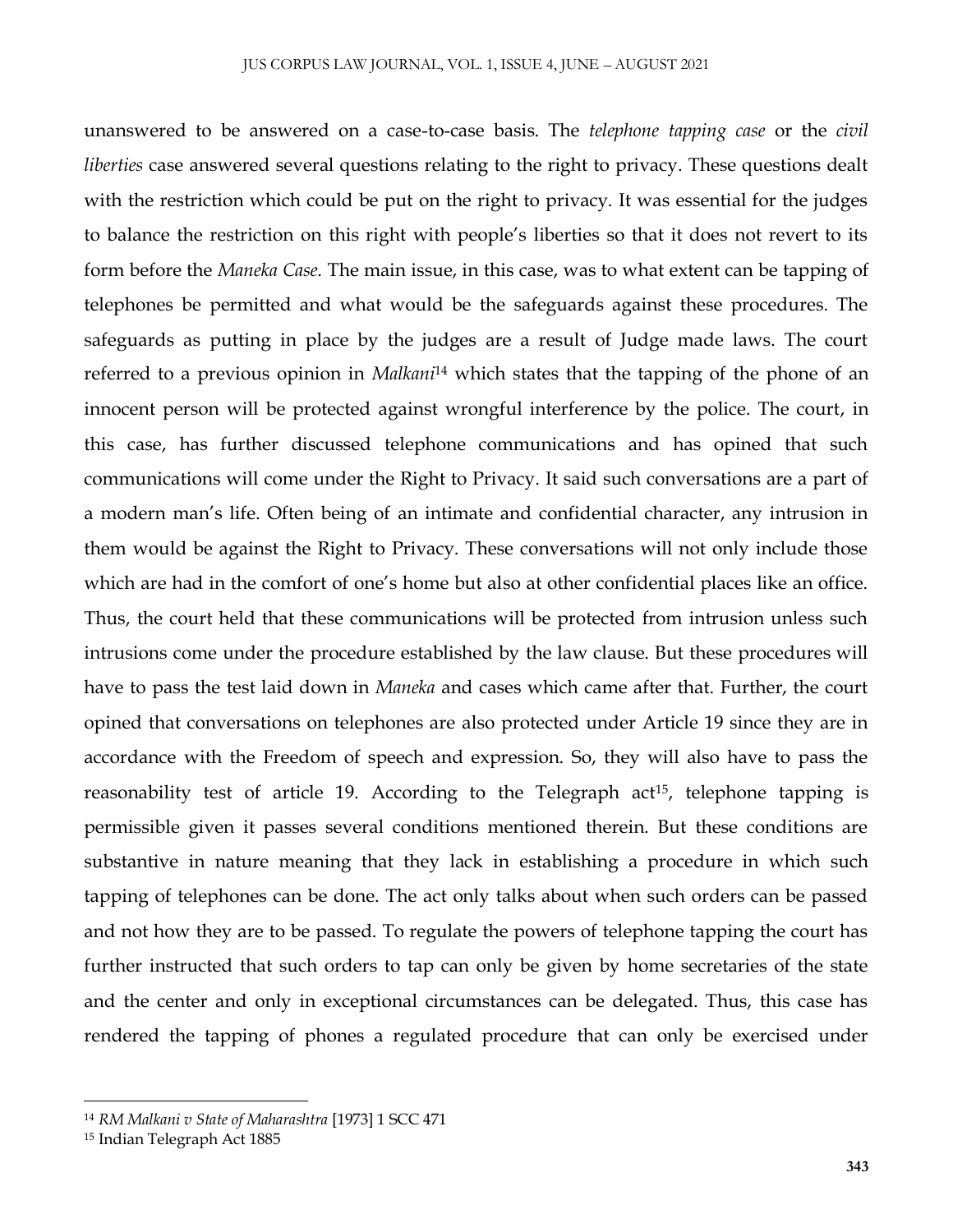unconventional circumstances. A recent judgement in the *Puttaswamy case*<sup>16</sup> has put all issues regarding the existence of a right to privacy to rest. Multiple judges opined on the issue of the Right to Privacy with clear intent to put this issue to rest once and for all. In clear terms, they asked if such a right exists in the constitutional scheme and they answered this question in the affirmative. They said that some rights are provided to people to protect them from the excesses of the state. Such rights are fundamental in nature. The explained that this right means the right to do anything which is constitutionally permissible in the exercise of human liberty. The sources of this right are twofold. First under article 21 and then under international sources as mentioned previously. This case overruled *Kharak Singh* to the extent that they refused to recognize this right. They said that it is in fact an intrinsic part of life and personal liberty given under article 21. They further elaborated that this right is not absolute and just as stated in *Civil Liberties* it can be restricted given the procedure is just, fair, and reasonable. Justice Chandrachud along with Justice Kaul laid a total of four procedural safeguards to protect this right. These four safeguards are- there should be a law to restrict the right under article 21, there should be a clear object sought under this law, there should be a rational nexus between the object sought and the means adopted to achieve them, and abuse of state interference must be kept in check. Justice Kaul further elaborated that the amount of interference must be proportional to the needs of such interference. Thus, the Right to privacy has been consolidated as a part of the Indian constitutional scheme of fundamental Rights whose restriction can only be done in accordance with the procedure as established by judgements discussed above.

The broadening of article 21 has led to the creation of the right to privacy by the Judiciary and this right has been used by the courts in several important decisions as discussed below.

## **DISCLOSURE OF A DISEASE**

In *Mr. X v. Hospital Z*17, the court was asked to adjudicate whether a doctor can disclose the existence of the venereal disease of a husband to his wife? Would such disclosure amount to a

<sup>16</sup> *Justice KS Puttaswamy v Union of India* [2017] 10 SCC 1

<sup>17</sup> *Mr X v Hospital Z* [1998] 1 SCR 723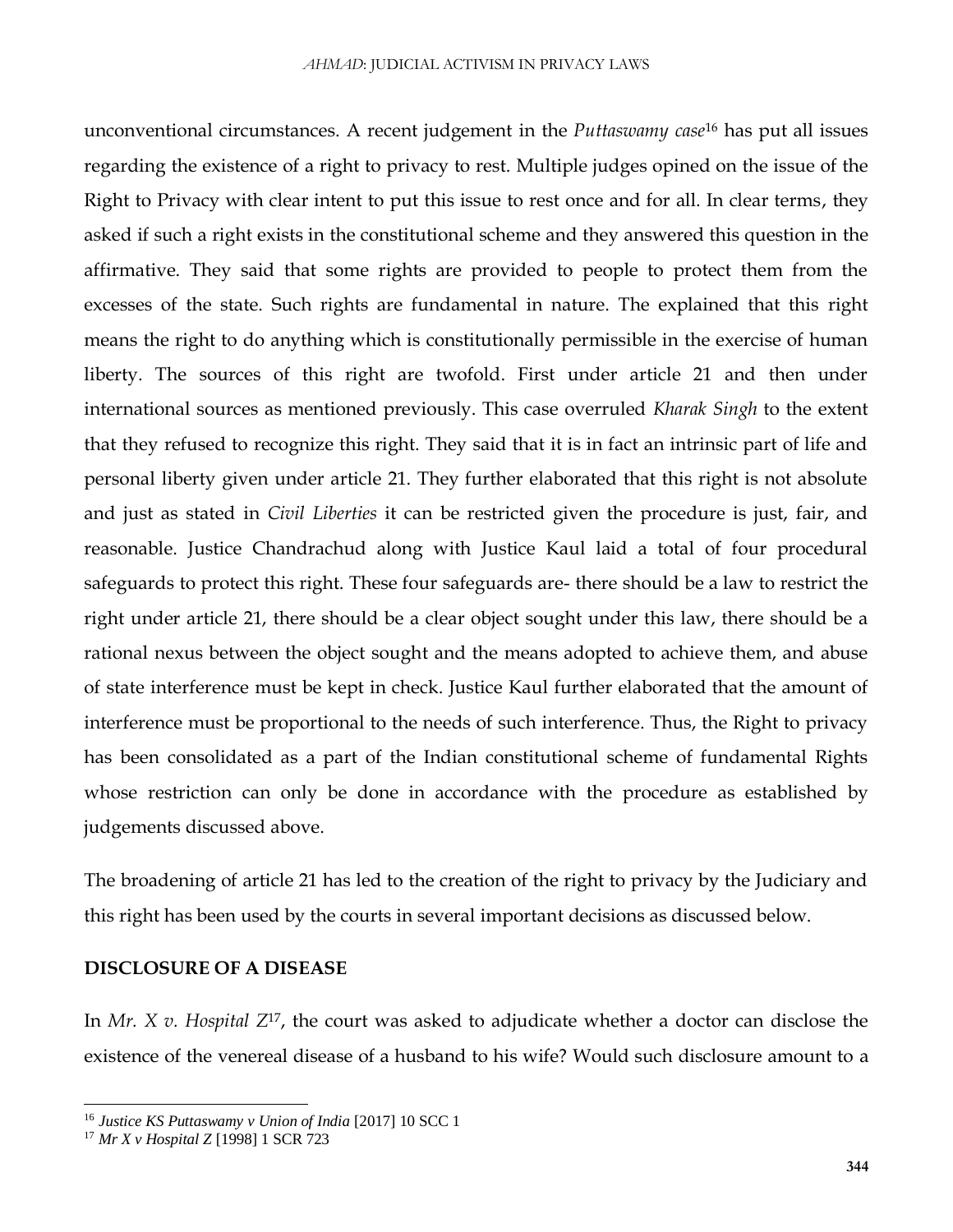breach of privacy? The court opined that article 21 does not only contemplate the right to privacy but also includes such disclosure which could have hampered the right to live. Had the patient not been told the existence of such disease her life would have changed for the worse. Owing to such explanation the court concluded that such disclosure will not be prohibited under article 21. Further, the court said that such rights which advance public morality would alone be enforceable by the courts.

#### **MARITAL LAWS**

The right to choose a partner has been recognized as part of the right to privacy in Civil Liberties. The court has reiterated that an individual's autonomy is safeguarded by the constitution. Further in *Shakti Vahini,* <sup>18</sup> it has been said that when two consenting adults choose each other as life partners, the manifestation of their will is recognized under Articles 21 and 19 and will have the backing of the constitutional law which will protect it. An important authority in this regard is *Navtej Singh Johar* <sup>19</sup> where the petitioners asked for the decriminalization of unnatural sex under section 377. The court accepted their argument and held that prohibiting such acts would amount to a breach of freedom of expression and the right to privacy. The court further recognized the protection of the autonomy of an Individual's body and his or her choice of a life partner. The right to privacy also contains the right to make decisions about reproduction. Such a decision could be very intimate to the relationship of a man and wife and as such need to be protected<sup>20</sup>. The court has protected the right to privacy of a prostitute by stating that even a woman of easy virtue has virtue and her privacy including this virtue cannot be breached<sup>21</sup>. Restitution of conjugal rights is a doctrine under which a spouse who has stopped cohabiting with a wife or husband can be forced to cohabit if he or she has withdrawn from the other society without reasonable cause. Such a doctrine was held to be violative of the right to privacy<sup>22</sup>, but later judgments held that the

<sup>18</sup> *Shakti Vahini v Union of India* [2018] 7 SCC 192

<sup>19</sup> *Navtej Singh Johar v Union of India* [2018] 10 SCC 1

<sup>20</sup> *PK Parthasarathi v State of Andhra Pradesh* [2000] 1 ALD 199

<sup>21</sup> *State of Maharashtra v Madhukar Narayan Mardikar* [1999] 1 SCC 57

<sup>22</sup> *T Sareetha v T Venkata Subbaiah* [1983] 1 AP 256